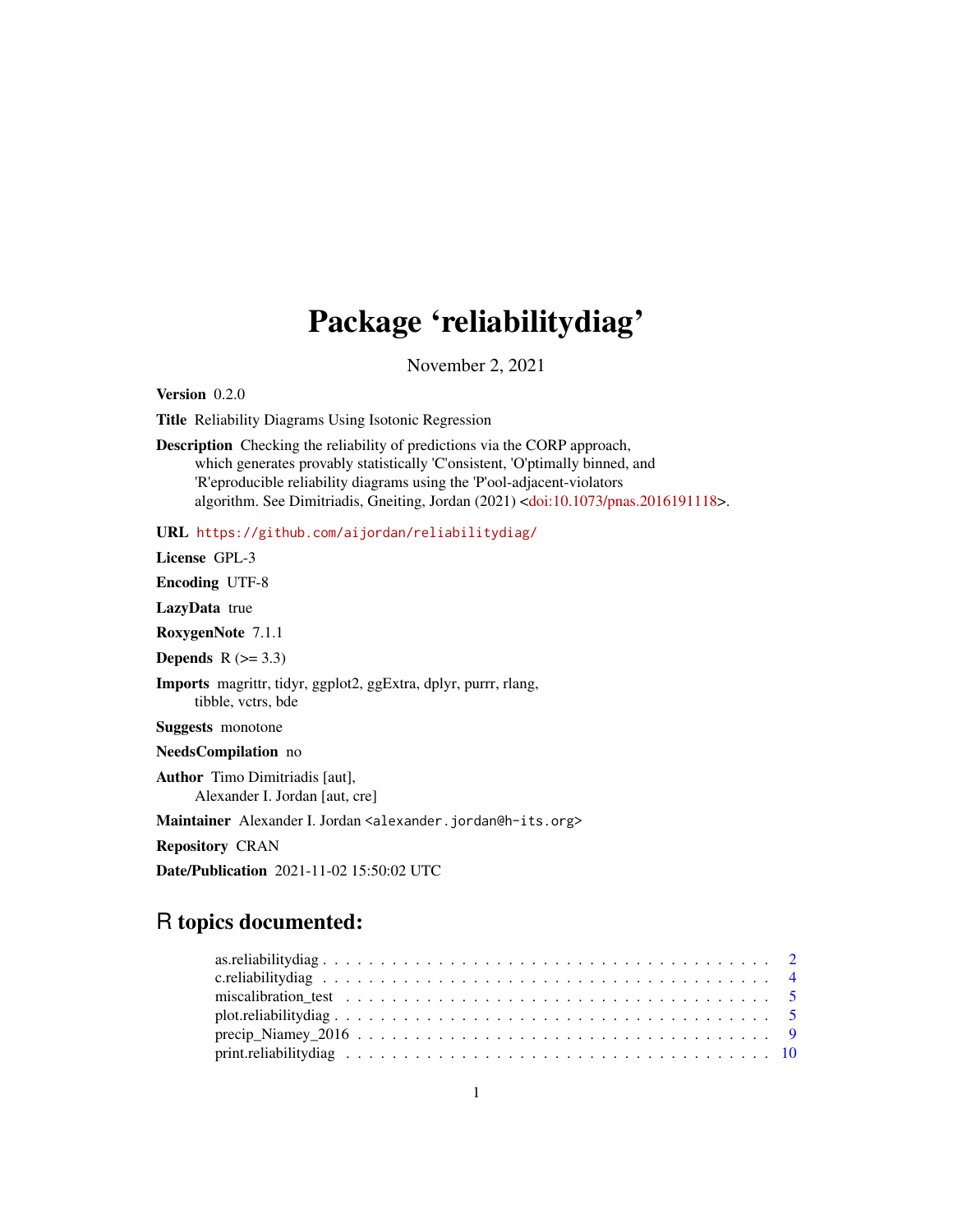<span id="page-1-0"></span>

| Index | -17 |  |
|-------|-----|--|
|       |     |  |

<span id="page-1-1"></span>as.reliabilitydiag *Coerce to a reliability diagram*

#### Description

Coerce numeric vectors, data frames, or anything else that can be coerced by as.data.frame to a data frame of prediction values, into an object inheriting from the 'reliabilitydiag' class.

#### Usage

```
as.reliabilitydiag(x, ...)
is.reliabilitydiag(x)
## S3 method for class 'reliabilitydiag'
as.reliabilitydiag(x, y = NULL, r = NULL, tol = sqrt(.Machine$double.eps), ...)
## Default S3 method:
as.reliabilitydiag(
 x,
 y = NULL,r = NULL,
 xtype = NULL,
 xvalues = NULL,
  .name_repair = "unique",
  region.level = 0.9,
  region.method = NULL,
  region.position = "diagonal",
  n.boot = 100,...
)
## S3 method for class 'data.frame'
as.reliabilitydiag(
 x,
 y = NULL,r = NULL,
 xtype = NULL,
  xvalues = NULL,
  .name_repair = "unique",
  region.level = 0.9,
  region.method = NULL,
```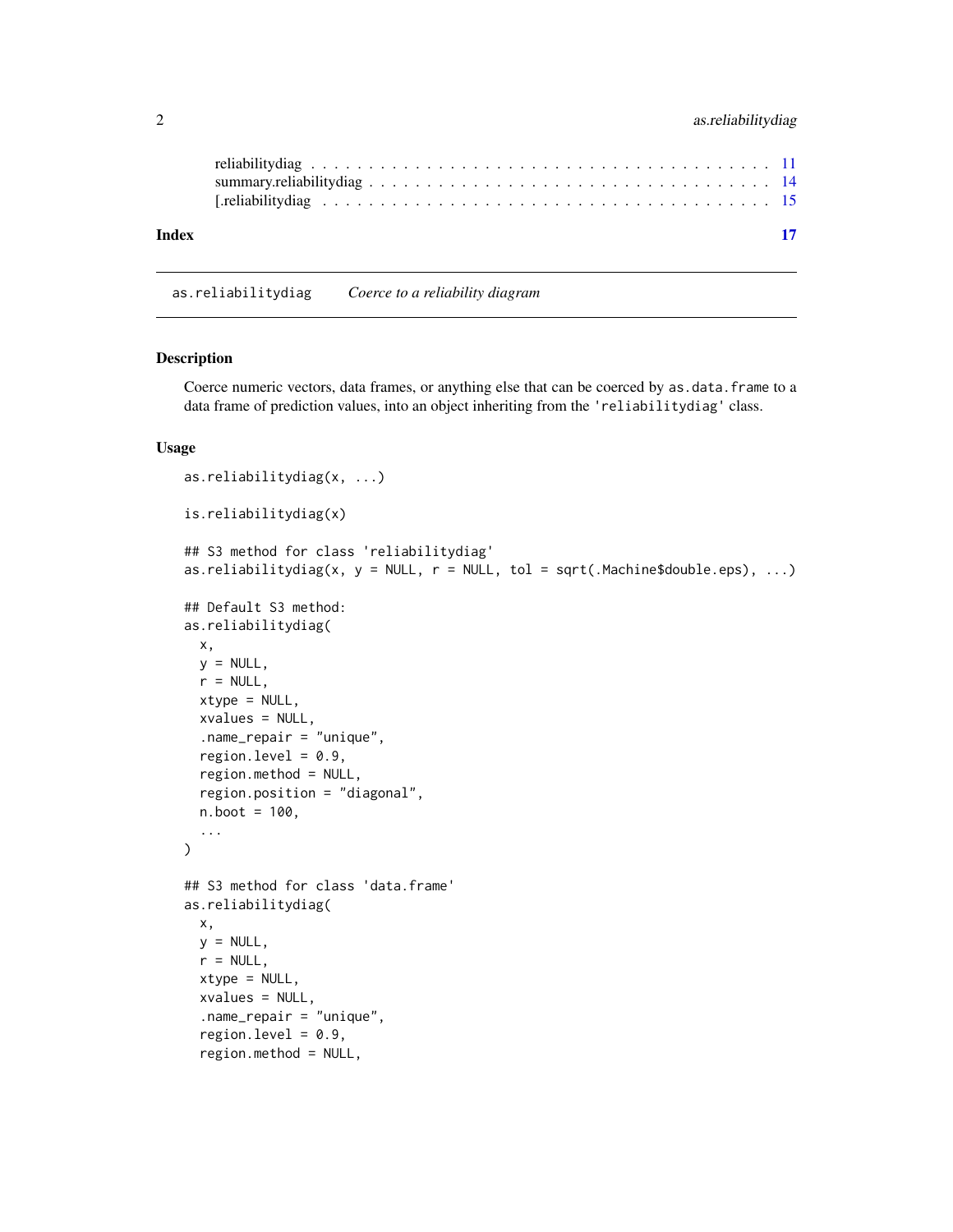```
region.position = "diagonal",
  n.boot = 100,...
\mathcal{L}
```
#### Arguments

| X               | an R object with probability predictions taking values in $[0, 1]$ ; usually a nu-<br>meric vector or a list/data.frame containing numeric vectors.    |  |
|-----------------|--------------------------------------------------------------------------------------------------------------------------------------------------------|--|
| $\ddots$        | further arguments to be passed to or from methods.                                                                                                     |  |
| у               | a numeric vector of binary response values in $\{0, 1\}$ to be predicted.                                                                              |  |
| r               | an object inheriting from the class 'reliabilitydiag'; alternative to y.                                                                               |  |
| tol             | accuracy when comparing y in 'reliabilitydiag' objects.                                                                                                |  |
| xtype           | a string specifying whether the prediction values should be treated as "continuous"<br>or "discrete".                                                  |  |
| xvalues         | a numeric vector of possible prediction values; values in x are rounded to the<br>nearest value in xvalues and xtype is set to "discrete".             |  |
| .name_repair    | This argument is passed on as repair to vec_as_names. See there for more<br>details.                                                                   |  |
| region.level    | a value in $(0, 1)$ specifying the level at which consistency or confidence regions<br>are calculated.                                                 |  |
| region.method   | a string specifying whether "resampling", "continuous_asymptotics", or<br>"discrete_asymptotics" are used to calculate consistency/confidence regions. |  |
| region.position |                                                                                                                                                        |  |
|                 | a string specifying whether consistency regions around the "diagonal" or con-<br>fidence regions around the "estimate" are calculated.                 |  |
| n.boot          | the number of bootstrap samples when region.method == "resampling".                                                                                    |  |

#### Value

as.reliabilitydiag returns a 'reliabilitydiag' object.

is.reliabilitydiag returns TRUE if its argument is a reliability diagram, that is, has "reliabilitydiag" among its classes, and FALSE otherwise.

#### See Also

[reliabilitydiag](#page-10-1)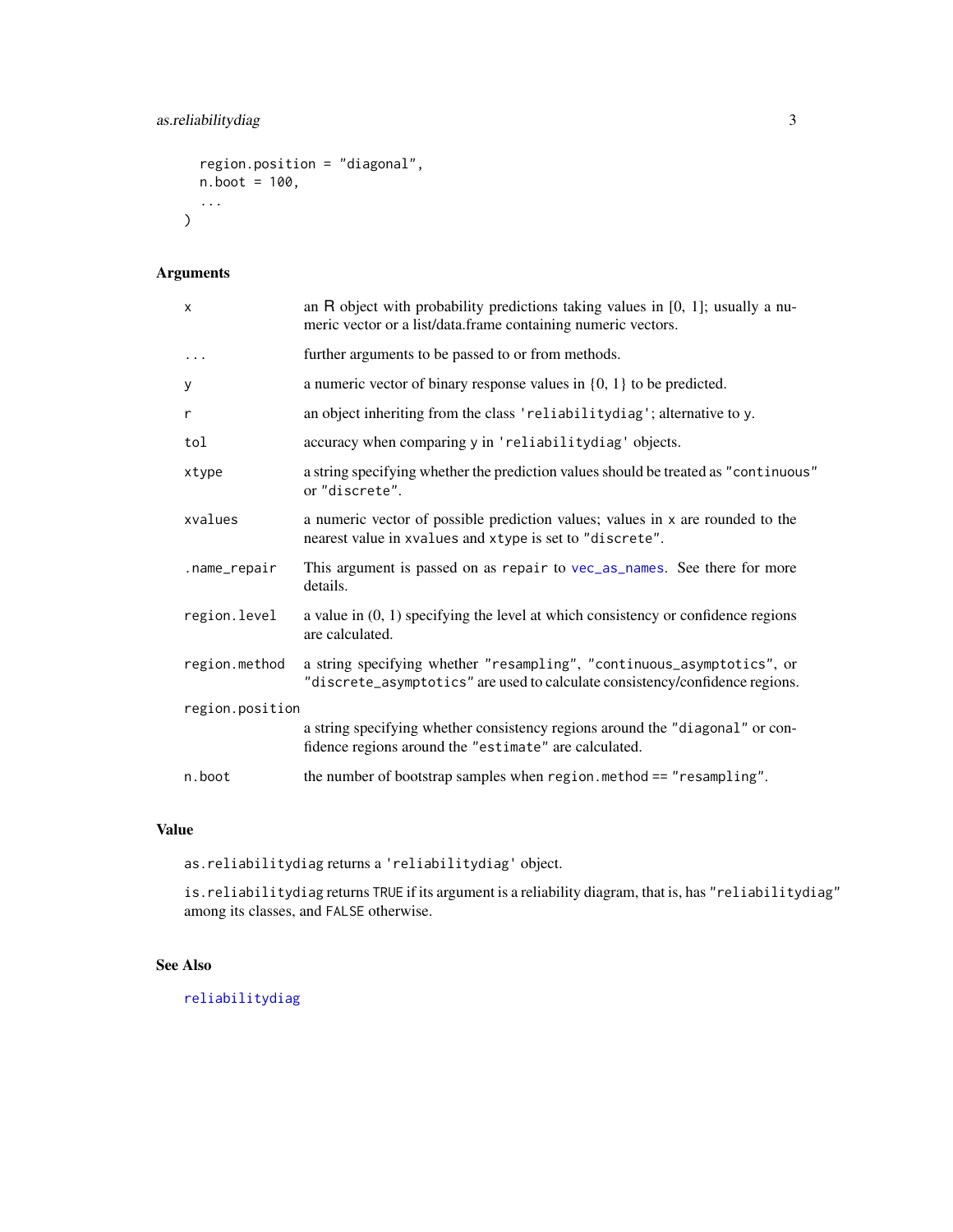<span id="page-3-1"></span><span id="page-3-0"></span>c.reliabilitydiag *Combining reliability diagram objects*

#### Description

Combine two or more 'reliabilitydiag' objects that are based on the same observations. Other objects are coerced by [as.reliabilitydiag](#page-1-1) before combination.

#### Usage

```
## S3 method for class 'reliabilitydiag'
c(
  ...,
  tol = sqrt(.Machine$double.eps),
  xtype = NULL,
  xvalues = NULL,
  region.level = 0.9,
  region.method = NULL,
  region.position = "diagonal",
  n.boot = 100
)
```
#### Arguments

| $\ddots$        | objects to be concatenated.                                                                                                                            |
|-----------------|--------------------------------------------------------------------------------------------------------------------------------------------------------|
| tol             | accuracy when comparing y in 'reliabilitydiag' objects.                                                                                                |
| xtype           | a string specifying whether the prediction values should be treated as "continuous"<br>or "discrete".                                                  |
| xvalues         | a numeric vector of possible prediction values; values in x are rounded to the<br>nearest value in xvalues and xtype is set to "discrete".             |
| region.level    | a value in $(0, 1)$ specifying the level at which consistency or confidence regions<br>are calculated.                                                 |
| region.method   | a string specifying whether "resampling", "continuous_asymptotics", or<br>"discrete_asymptotics" are used to calculate consistency/confidence regions. |
| region.position |                                                                                                                                                        |
|                 | a string specifying whether consistency regions around the "diagonal" or con-<br>fidence regions around the "estimate" are calculated.                 |
| n.boot          | the number of bootstrap samples when region. method $==$ "resampling".                                                                                 |

#### Value

an object inheriting from the class 'reliabilitydiag'.

#### See Also

[as.reliabilitydiag](#page-1-1), [\[.reliabilitydiag](#page-14-1).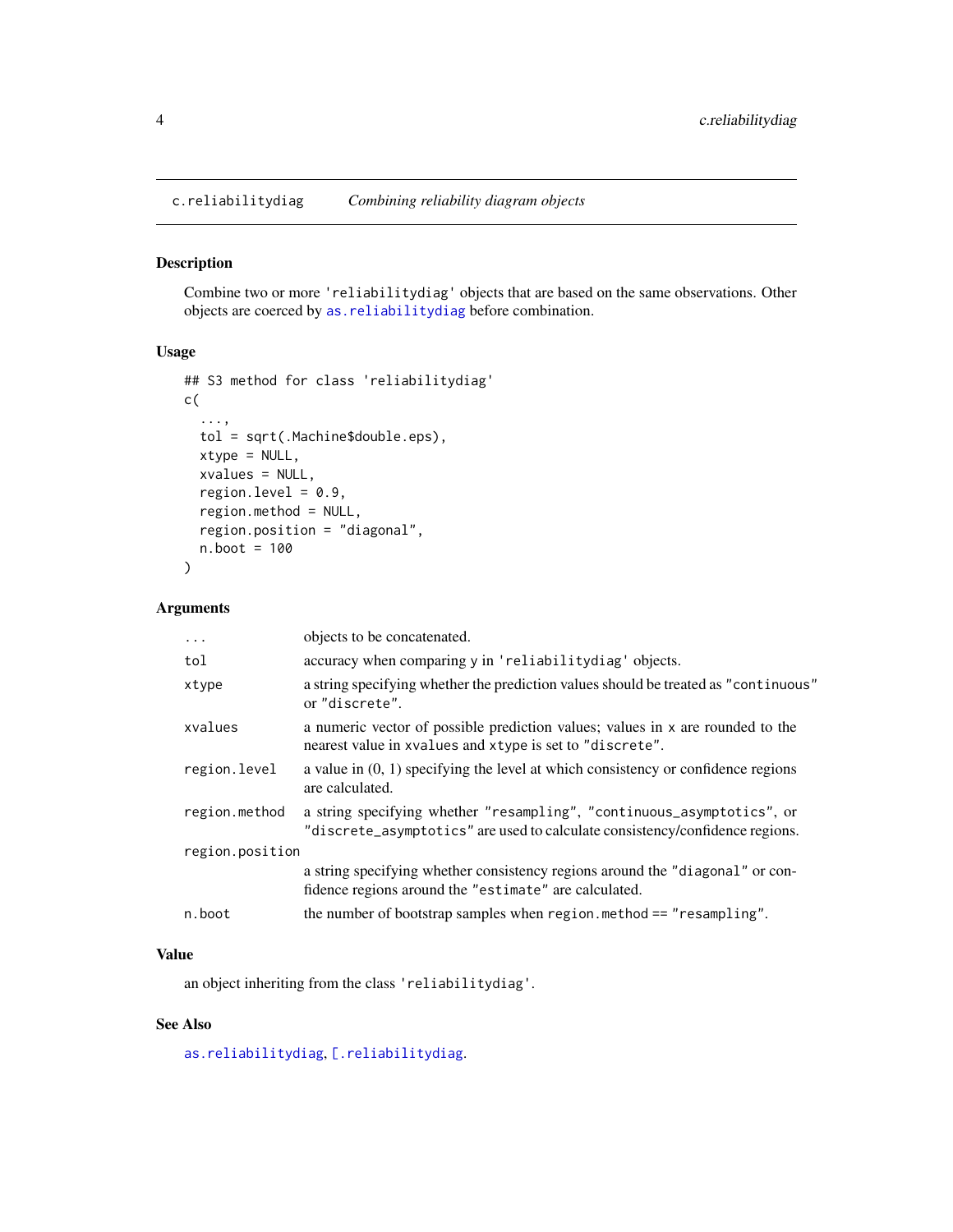#### <span id="page-4-0"></span>plot.reliabilitydiag 5

#### Examples

```
data("precip_Niamey_2016", package = "reliabilitydiag")
X <- precip_Niamey_2016[c("EMOS", "ENS")]
Y <- precip_Niamey_2016$obs
r0 <- reliabilitydiag0(Y)
r1 <- c(r0, X, EPC = precip_Niamey_2016$EPC, region.level = NA)
r1
c(r1, reliabilitydiag(Logistic = precip_Niamey_2016$Logistic, y = Y))
```
miscalibration\_test *Miscalibration Test*

#### Description

(experimental)

#### Usage

```
miscalibration_test(x, ...)
## S3 method for class 'reliabilitydiag'
miscalibration_test(x, ...)
## S3 method for class 'numeric'
miscalibration_test(x, y, ...)
```
#### Arguments

| $\mathsf{X}$            | an R object inheriting from 'reliability diag' or a numeric vector of proba-<br>bility predictions taking values in $[0, 1]$ . |
|-------------------------|--------------------------------------------------------------------------------------------------------------------------------|
| $\cdot$ $\cdot$ $\cdot$ | further arguments to be passed to or from methods.                                                                             |
| <b>V</b>                | a numeric vector of binary response values in $\{0, 1\}$ to be predicted.                                                      |

#### Value

returns a 'tibble' with entries

| forecast       | the name of the prediction method.                          |
|----------------|-------------------------------------------------------------|
| miscalibration | the miscalibration statistic (see summary reliabilitydiag). |
| pvalue         | the pyalue.                                                 |

<span id="page-4-2"></span><span id="page-4-1"></span>plot.reliabilitydiag *Plotting reliability diagram objects*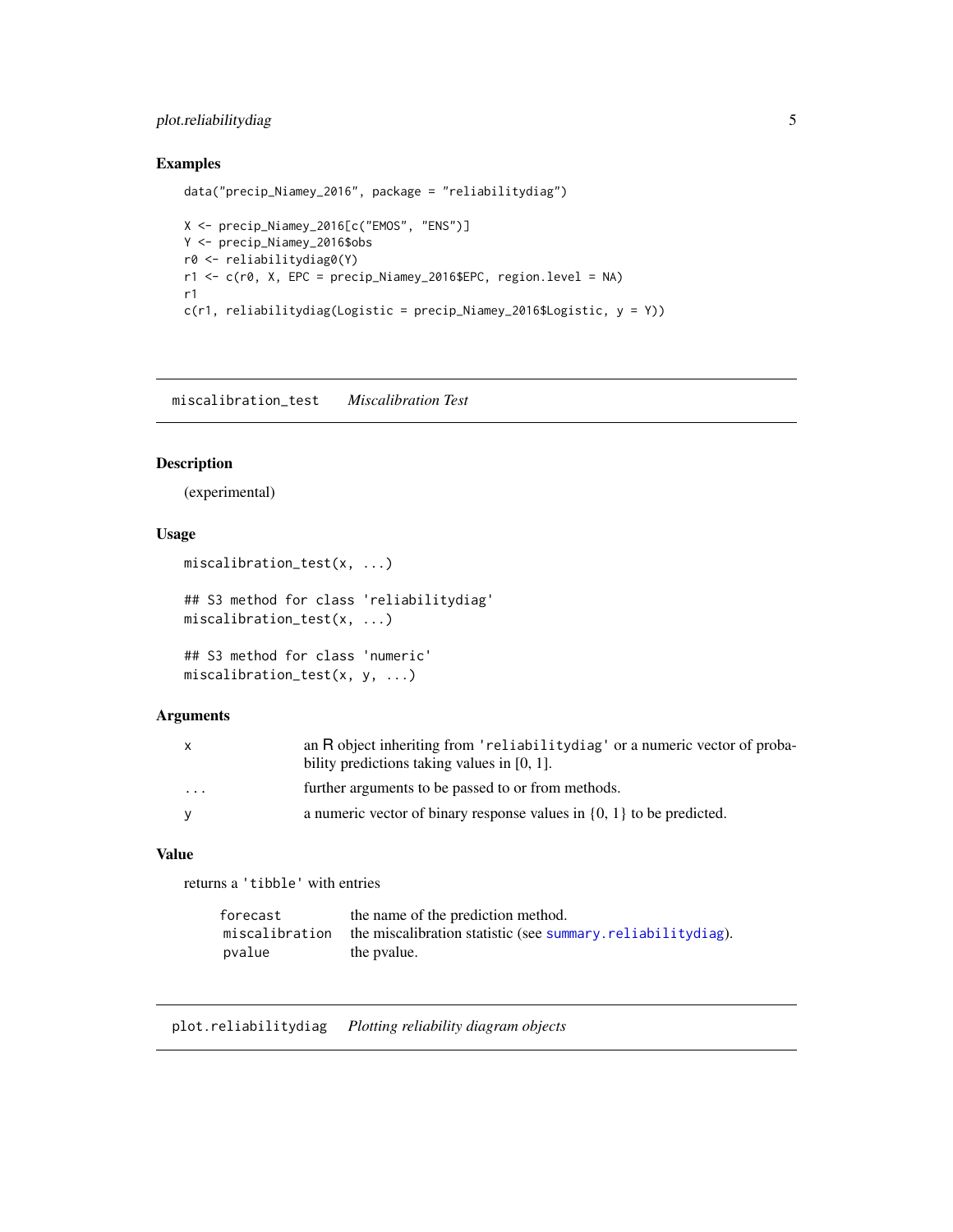#### Description

Using the ggplot2 package to visually diagnose the reliability of prediction methods that issue probability forecasts.

#### Usage

```
## S3 method for class 'reliabilitydiag'
plot(x, \ldots)## S3 method for class 'reliabilitydiag'
autoplot(
 object,
  ...,
  type = c("miscalibration", "discrimination"),
  color = "red",params_histogram = NULL,
  params_ggMarginal = NULL,
  params_ribbon = NULL,
  params_diagonal = NULL,
 params_vsegment = NULL,
  params_hsegment = NULL,
  params_CEPline = NULL,
 params_CEPsegment = NULL,
  params_CEPpoint = NULL
)
## S3 method for class 'reliabilitydiag'
autolayer(
 object,
  ...,
  type = c("miscalibration", "discrimination"),
  colour = "red",
  params_histogram = NA,
  params_ggMarginal = NA,
 params_ribbon = NA,
  params_diagonal = NA,
  params_vsegment = NA,
 params_hsegment = NA,
  params_CEPline = NA,
  params_CEPsegment = NA,
  params_CEPpoint = NA
```

```
\lambda
```

| x       | an object inheriting from the class 'reliabilitydiag'. |
|---------|--------------------------------------------------------|
| $\cdot$ | further arguments to be passed to or from methods.     |
| object  | an object inheriting from the class 'reliabilitydiag'. |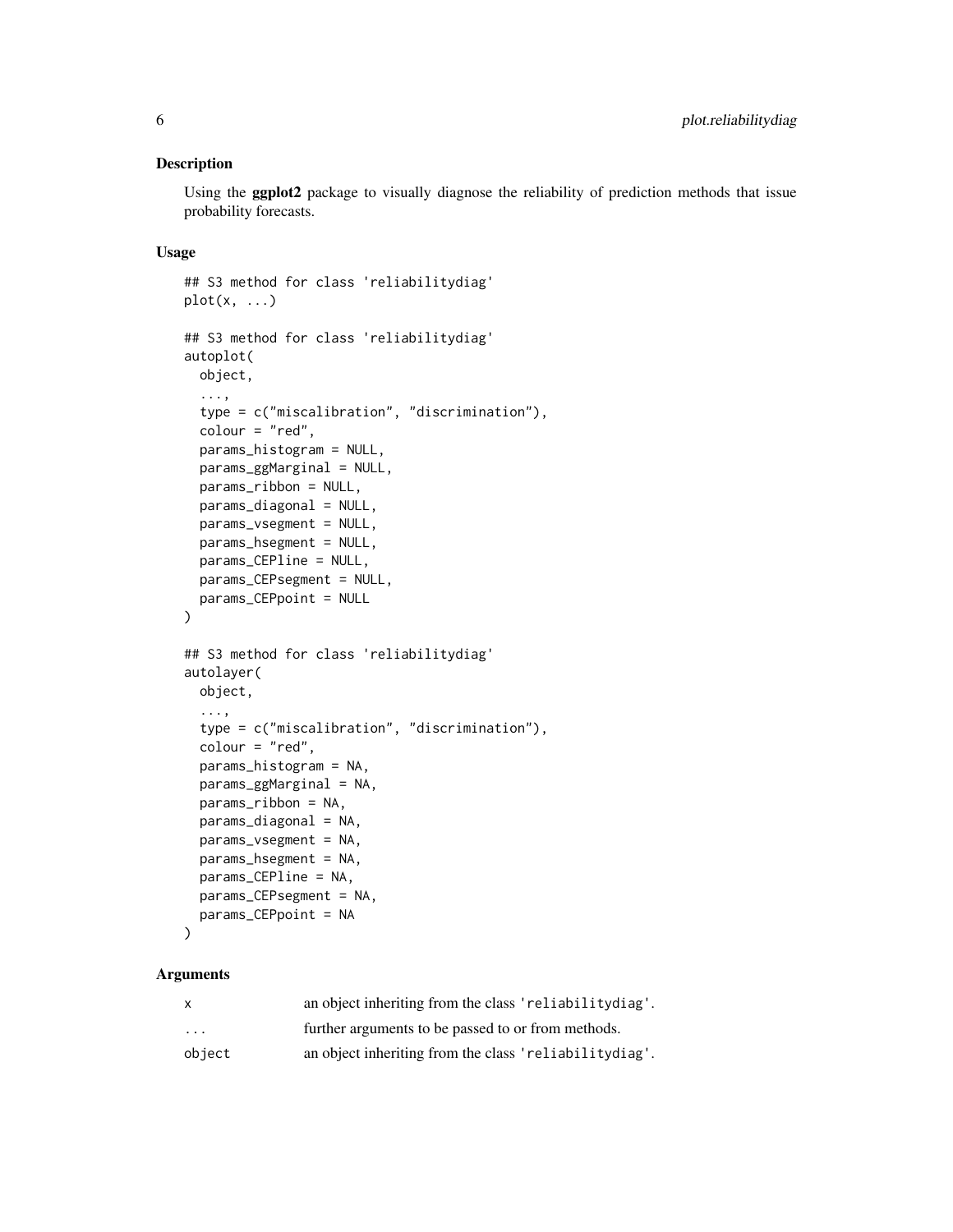| type              | one of "miscalibration", "discrimination"; determines which layers are<br>added by default, including default parameter values.                                                                                                                                                                                           |  |
|-------------------|---------------------------------------------------------------------------------------------------------------------------------------------------------------------------------------------------------------------------------------------------------------------------------------------------------------------------|--|
| colour            | a colour to be used to draw focus; used for the CEP layers when type is "miscalibration",<br>and for the horizontal segment layer and CEP margin histogram when type is<br>"discrimination".                                                                                                                              |  |
| params_histogram  |                                                                                                                                                                                                                                                                                                                           |  |
|                   | a list of arguments for ggplot2:: geom_histogram; this layer shows a his-<br>togram of the forecast values in the main plotting region.                                                                                                                                                                                   |  |
| params_ggMarginal |                                                                                                                                                                                                                                                                                                                           |  |
|                   | a list of arguments for ggExtra:: ggMarginal; used to show the marginal dis-<br>tributions of the forecast values and estimated CEP values by adding plots to the<br>top and right of the main plotting region. If this is anything other than NA, the<br>autoplot output cannot be customized by with additional layers. |  |
| params_ribbon     | a list of arguments for ggplot2:: geom_ribbon; this layer shows the uncertainty<br>quantification results.                                                                                                                                                                                                                |  |
| params_diagonal   |                                                                                                                                                                                                                                                                                                                           |  |
|                   | a list of arguments for ggplot2:: geom_line; this background layer illustrates<br>perfect reliability.                                                                                                                                                                                                                    |  |
| params_vsegment   |                                                                                                                                                                                                                                                                                                                           |  |
|                   | a list of arguments for ggplot2:: geom_segment; this layer shows a vertical<br>segment illustrating the average forecast value.                                                                                                                                                                                           |  |
| params_hsegment   |                                                                                                                                                                                                                                                                                                                           |  |
|                   | a list of arguments for ggplot2:: geom_segment; this layer shows a horizontal<br>segment illustrating the average event frequency.                                                                                                                                                                                        |  |
|                   | params_CEPline a list of arguments for ggplot2:: geom_line; this layer shows a linear interpo-<br>lation of the CEP estimates.                                                                                                                                                                                            |  |
| params_CEPsegment |                                                                                                                                                                                                                                                                                                                           |  |
|                   | a list of arguments for ggplot2:: geom_segment; this layer highlights the pieces<br>where the CEP estimate remains constant.                                                                                                                                                                                              |  |
| params_CEPpoint   |                                                                                                                                                                                                                                                                                                                           |  |
|                   | a list of arguments for ggplot2:: geom_point; this layer highlights the CEP<br>estimate only for actually observed forecast values.                                                                                                                                                                                       |  |
|                   |                                                                                                                                                                                                                                                                                                                           |  |

#### Details

plot always sends a plot to a graphics device, wheres autoplot behaves as any ggplot $() +$ layer() combination. That means, customized plots should be created using autoplot and autolayer.

Three sets of default parameter values are used:

- If multiple predictions methods are compared, then only the most necessary information to determine reliability are displayed.
- For a single prediction method and type = "miscalibration", the focus lies on the deviation from the diagonal including uncertainty quantification.
- For a single prediction method and type = "discrimination", the focus lies on the PAV transformation and the resulting marginal distribution. A concentration of CEP values near 0 or 1 suggest a high potential predictive ability of a prediction method.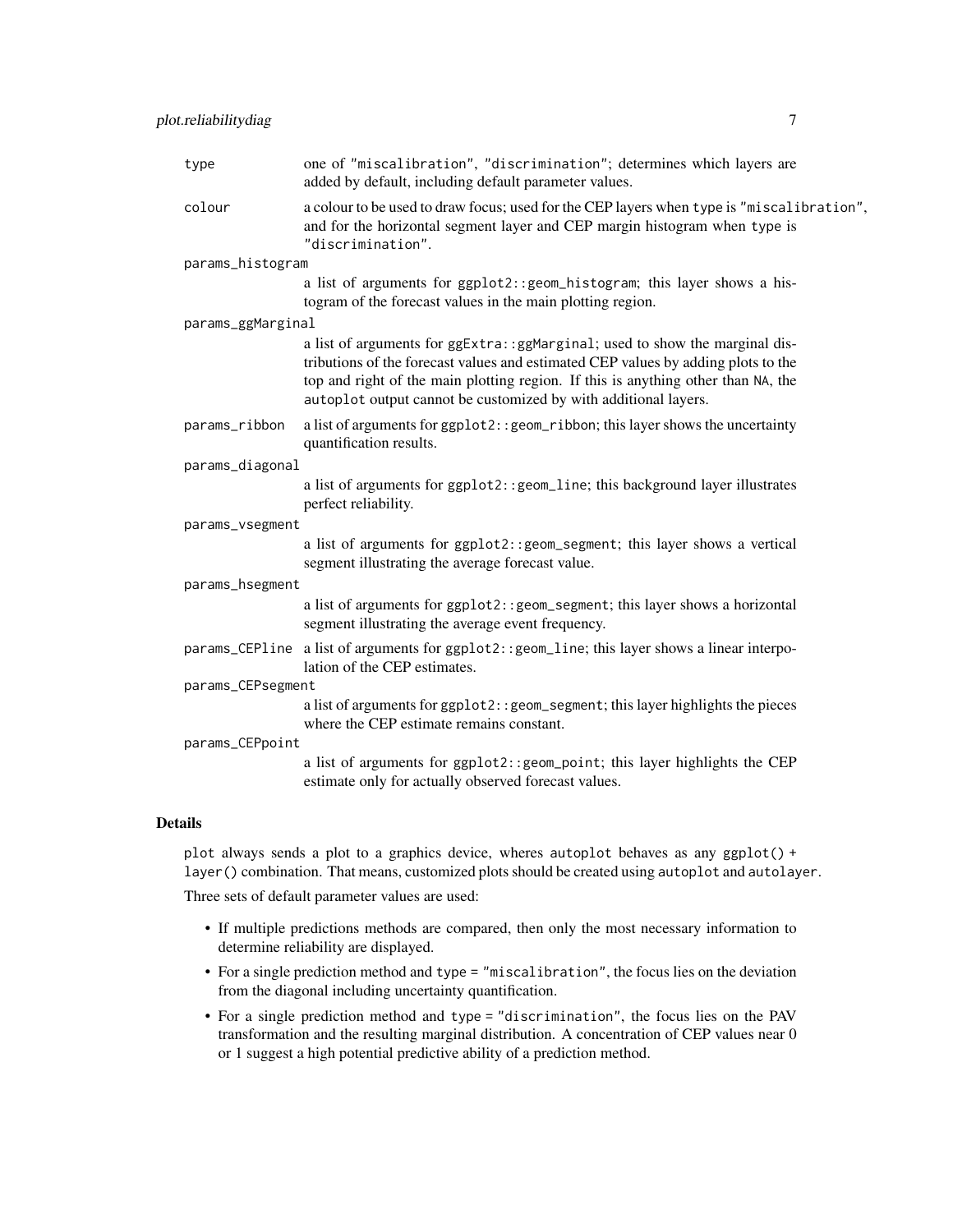Setting any of the params\_\* arguments to NA disables that layer.

Default parameter values if length(object) > 1, where the internal variable forecast is used as grouping variable:

```
params_histogram NA
params_ggMarginal NA
params_ribbon NA
params\_diagonal list(size = 0.3, colour = "black")
params_vsegment NA
params_hsegment NA
params_CEPline list(size = 0.2)
params_CEPsegment NA
params_CEPpoint NA
```
Default parameter values for type = "miscalibration" if length(object) == 1:

| params_histogram  | $list(yscale = 0.2, colour = "black", fill = NA)$                         |
|-------------------|---------------------------------------------------------------------------|
| params_ggMarginal | NA.                                                                       |
| params_ribbon     | $list(fill = "blue", alpha = 0.15)$                                       |
| params_diagonal   | $list(size = 0.3, colour = "black")$                                      |
| params_vsegment   | NA.                                                                       |
| params_hsegment   | NA.                                                                       |
| params_CEPline    | $list(size = 0.2, colour = colour)$                                       |
| params_CEPsegment | $list(size = 2, colour = colour)$ if xtype == "continuous"; NA otherwise. |
| params_CEPpoint   | $list(size = 2, colour = colour) if xtype == "discrete"; NA otherwise.$   |

Default parameter values for type = "discrimination" if length(object) == 1:

```
params_histogram NA
params_ggMarginal list(type = "histogram", xparams = list(bins = 100, fill = "grey"), yparams = list(bins =
params_ribbon NA
params_diagonal list(size = 0.3, colour = "lightgrey")
params_v segment list(size = 1.5, colour = "grey")
params_hsegment list(size = 1.5, colour = colour)
params_CEPIine list(size = 0.2, colour = "black")
params_CEPsegment NA
params_CEPpoint list(colour = "black")
```
#### Value

An object inheriting from class 'ggplot'.

#### Examples

```
data("precip_Niamey_2016", package = "reliabilitydiag")
r <- reliabilitydiag(
 precip_Niamey_2016[c("Logistic", "EMOS", "ENS", "EPC")],
 y = precip_Niamey_2016$obs,
```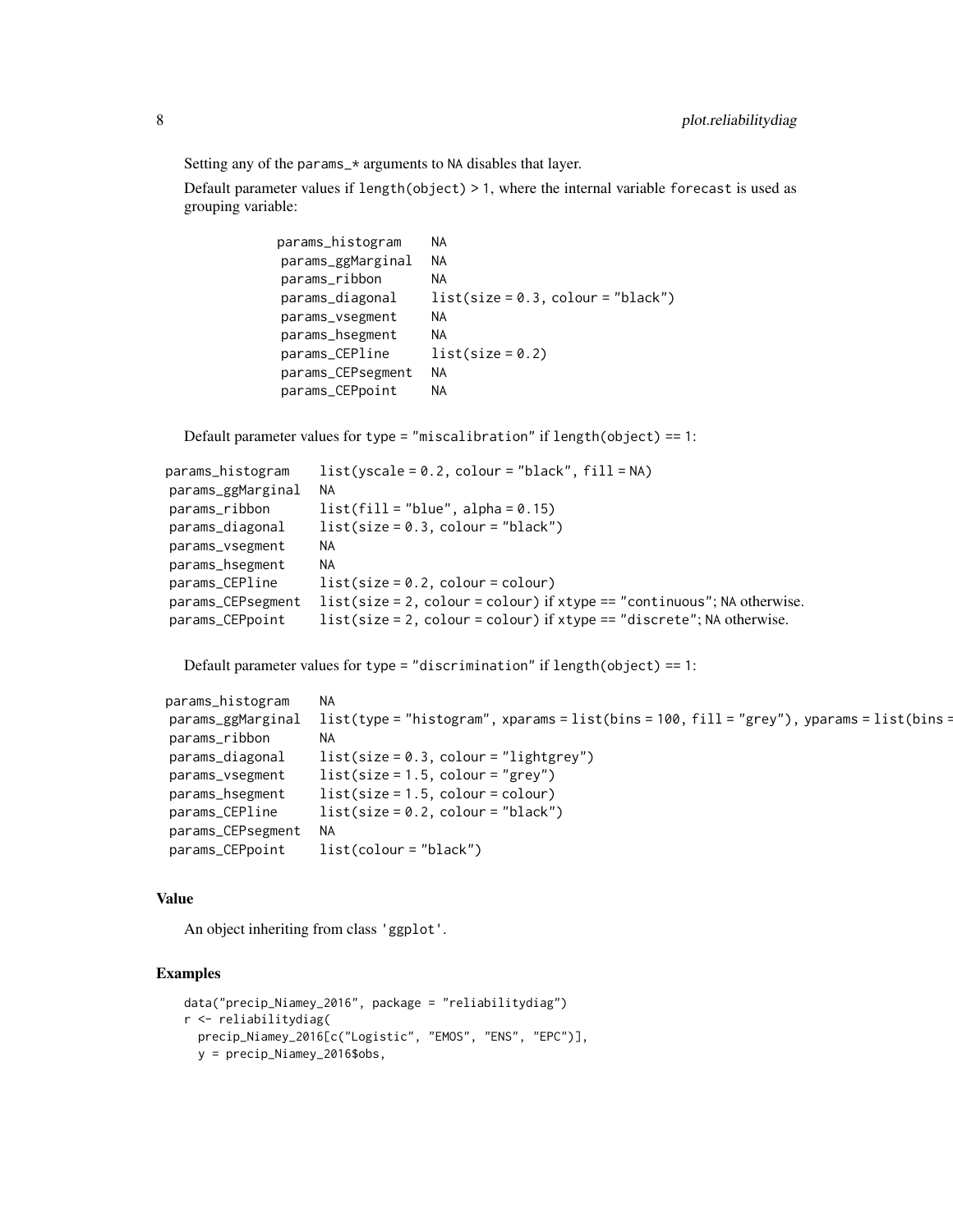```
region.level = NA
)
# simple plotting
plot(r)
# faceting using the internal grouping variable 'forecast'
autoplot(r, params_histogram = list(colour = "black", fill = NA)) +
 ggplot2::facet_wrap("forecast")
# custom color scale for multiple prediction methods
cols <- c(Logistic = "red", EMOS = "blue", ENS = "darkgreen", EPC = "orange")
autoplot(r) +
 ggplot2::scale_color_manual(values = cols)
# default reliability diagram type with a title
rr <- reliabilitydiag(
 EMOS = precip_Niamey_2016$EMOS,
 r = r,
 region.level = 0.9)
autoplot(rr) +
 ggplot2::ggtitle("Reliability diagram for EMOS method")
# using defaults for discrimination diagrams
p <- autoplot(r["EMOS"], type = "discrimination")
print(p, newpage = TRUE)# ggMarginal needs to be called after adding all custom layers
p <- autoplot(r["EMOS"], type = "discrimination", params_ggMarginal = NA) +
 ggplot2::ggtitle("Discrimination diagram for EMOS method")
p <- ggExtra::ggMarginal(p, type = "histogram")
print(p, newpage = TRUE)
# the order of the layers can be changed
autoplot(rr, colour = "black", params_ribbon = NA) +autolayer(rr, params_ribbon = list(fill = "red", alpha = .5))
```
precip\_Niamey\_2016 *Precipitation forecasts and observations at Niamey, Niger in July to September 2016*

#### Description

A data set containing 24-hour ahead daily probability of precipitation forecasts of four forecasting methods and corresponding observations of precipitation occurrence.

For a detailed description of the four prediction methods, see Vogel et al (2021).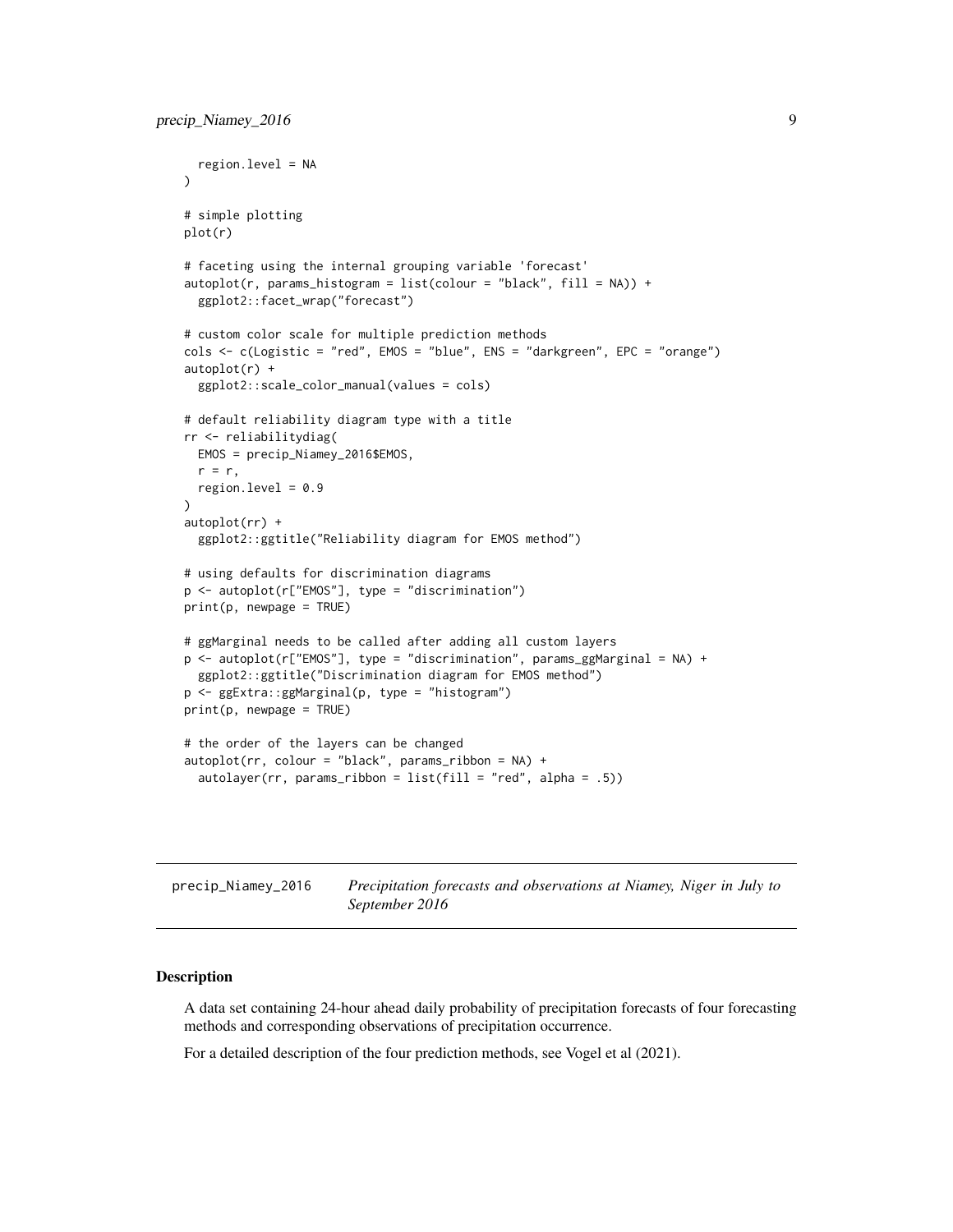#### Usage

precip\_Niamey\_2016

#### Format

A data frame with 92 rows and 6 variables:

date a date from "2016-07-01" to "2016-09-30" in Date format.

Logistic prediction based on logistic regression, as a probability.

EMOS prediction based on EMOS method, as a probability.

ENS prediction based on ECMWF raw ensemble, as a probability.

EPC prediction based on EPC method, as a probability.

obs observation, indicator variable where 1 represents the occurrence of precipitation.

#### Source

Vogel P, Knippertz P, Gneiting T, Fink AH, Klar M, Schlueter A (2021). "Statistical forecasts for the occurrence of precipitation outperform global models over northern tropical Africa." Geophysical Research Letters, 48, e2020GL091022. doi: [10.1029/2020GL091022.](https://doi.org/10.1029/2020GL091022)

This data set contains modified historic products from the European Center for Medium-Range Weather Forecasts (ECMWF, <https://www.ecmwf.int/>), specifically: ensemble forecasts of precipitation that have been summarized to a probability of precipitation (column ENS), and historical observations for the occurence of precipitation (column obs). The ECMWF licenses the use of expired real-time data products under the Creative Commons Attribution 4.0 International (CC BY 4.0, <https://creativecommons.org/licenses/by/4.0/>).

print.reliabilitydiag *Printing reliability diagram objects*

#### **Description**

Printing methods for 'reliabilitydiag' and 'summary.reliabilitydiag' objects.

#### Usage

```
## S3 method for class 'reliabilitydiag'
print(x, \ldots)
```
## S3 method for class 'summary.reliabilitydiag'  $print(x, \ldots)$ 

|                         | an object inheriting from the class 'reliability diag'.                            |
|-------------------------|------------------------------------------------------------------------------------|
| $\cdot$ $\cdot$ $\cdot$ | further arguments to be passed to or from methods; in particular, these are passed |
|                         | to autoplot.reliabilitydiag and print.tbl_df.                                      |

<span id="page-9-0"></span>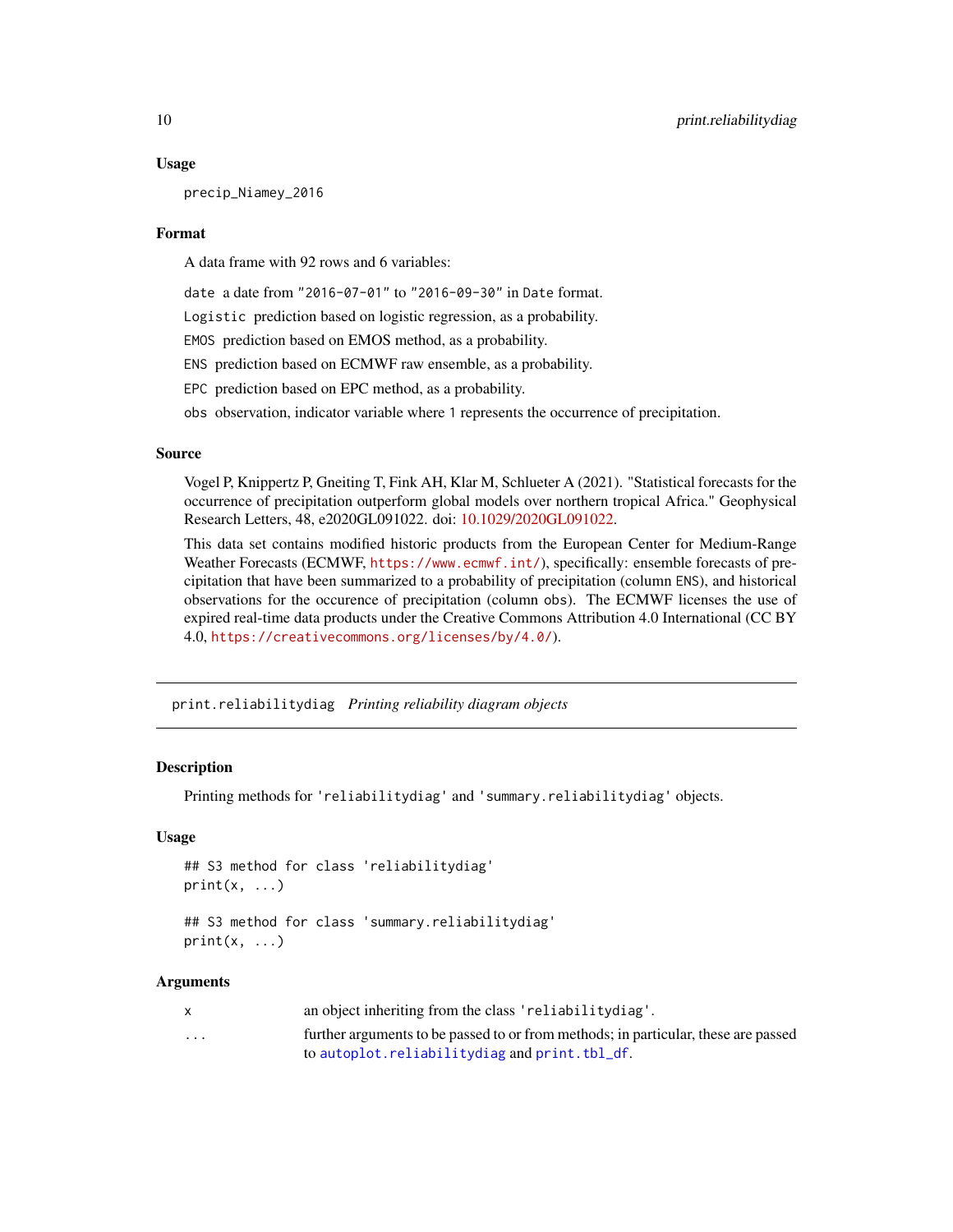#### <span id="page-10-0"></span>reliabilitydiag 11

#### Details

print.reliabilitydiag always sends a plot to the current graphics device and prints a summary to the console.

print.summary.reliabilitydiag prints the summary output to the console.

#### Value

Invisibly returns x.

#### See Also

[autoplot.reliabilitydiag](#page-4-1), [summary.reliabilitydiag](#page-13-1)

<span id="page-10-1"></span>reliabilitydiag *Reliability diagram object*

#### Description

Documentation of the 'reliabilitydiag' object, and its constructors.

#### Usage

```
reliabilitydiag(
  ...,
 y = NULL,r = NULL,tol = sqrt(.Machine$double.eps),
 xtype = NULL,
  xvalues = NULL,
  region.level = 0.9,
  region.method = NULL,
  region.position = "diagonal",
 n.boot = 100\lambda
```
reliabilitydiag0(y)

| $\cdot$ | objects to be coerced to 'reliabilitydiag' and concatenated                                           |
|---------|-------------------------------------------------------------------------------------------------------|
| У       | a numeric vector of binary response values in $\{0, 1\}$ to be predicted.                             |
| r       | an object inheriting from the class 'reliabilitydiag'; alternative to y.                              |
| tol     | accuracy when comparing y in 'reliabilitydiag' objects.                                               |
| xtype   | a string specifying whether the prediction values should be treated as "continuous"<br>or "discrete". |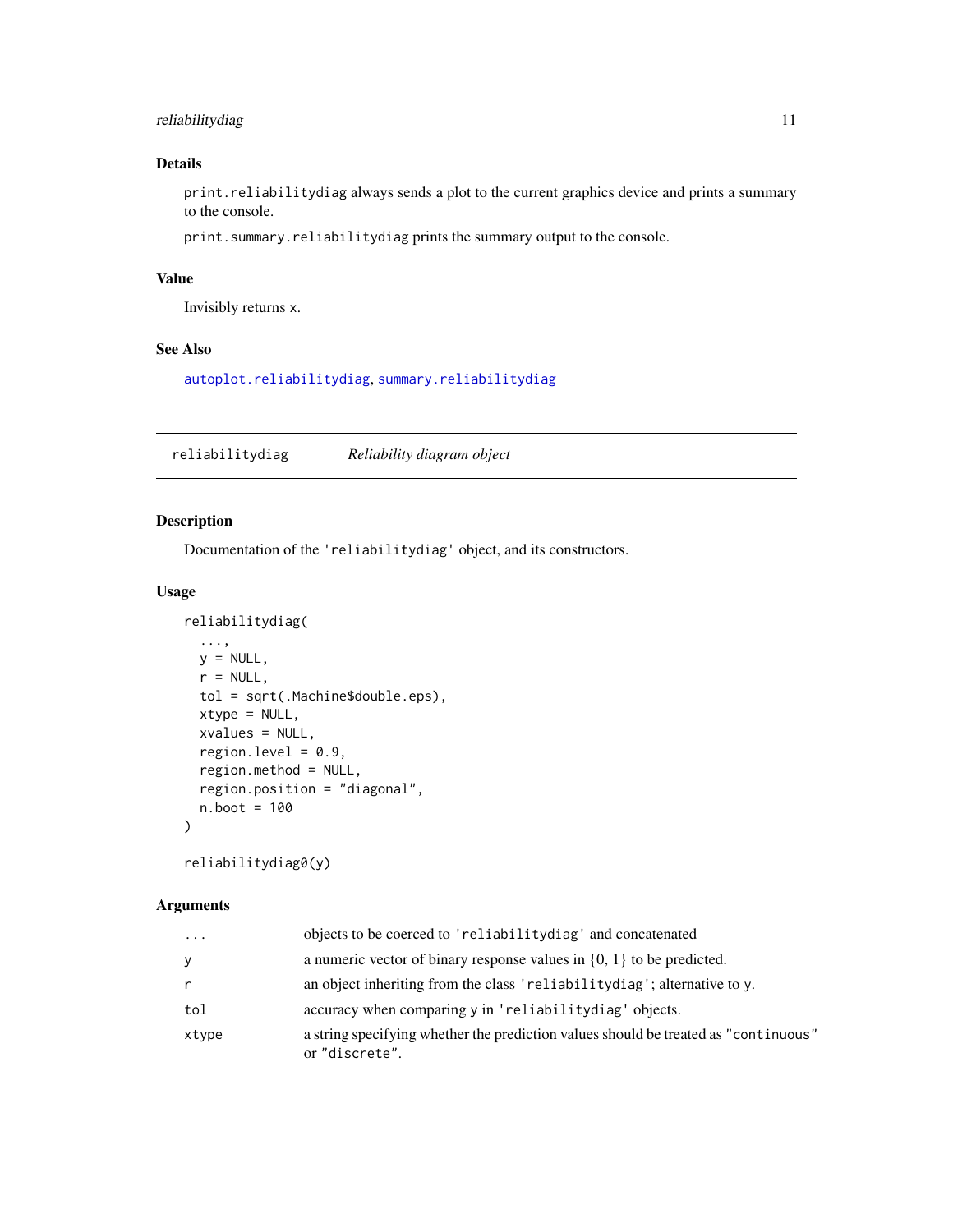<span id="page-11-0"></span>

| xvalues         | a numeric vector of possible prediction values; values in x are rounded to the<br>nearest value in xvalues and xtype is set to "discrete".             |  |
|-----------------|--------------------------------------------------------------------------------------------------------------------------------------------------------|--|
| region.level    | a value in $(0, 1)$ specifying the level at which consistency or confidence regions<br>are calculated.                                                 |  |
| region.method   | a string specifying whether "resampling", "continuous_asymptotics", or<br>"discrete_asymptotics" are used to calculate consistency/confidence regions. |  |
| region.position |                                                                                                                                                        |  |
|                 | a string specifying whether consistency regions around the "diagonal" or con-<br>fidence regions around the "estimate" are calculated.                 |  |
| n.boot          | the number of bootstrap samples when region.method == "resampling".                                                                                    |  |

#### Details

reliabilitydiag constructs and returns an object inheriting from the class 'reliabilitydiag'. Each object passed via ... is coerced by the methods described in [as.reliabilitydiag](#page-1-1), and then concatenated by [c.reliabilitydiag](#page-3-1).

reliabilitydiag0 constructs an empty 'reliabilitydiag' object from the response values.

If any of the arguments region.level, region.method, or region.position is NA, then the uncertainty quantification in terms of consistency/confidence regions is skipped.

Consistency regions are determined under the assumption of calibration of the original predictions, that is, perfectly reliable forecasts such that  $P(Y = 1|X) = X$ . Consistency regions are therefore positioned around values on the diagonal (set region.position to "diagonal").

For confidence regions, calibration is enforced by using the PAV-recalibrated predictions for uncertainty quantification, that is, it is assumed that  $P(Y = 1|X) = PAV(X)$ . Confidence regions are therefore positioned around the estimated conditional exceedence probability (CEP) line (set region.position to "estimate").

When region.method is "resampling", then the original forecast-observations pairs are bootstrapped n.boot times. For each bootstrap sample, new observations are drawn under the respective assumption (consistency or confidence). Then PAV-recalibration with those new observations is performed on each bootstrap sample, and pointwise lower and upper bounds are calculated across the resulting CEP lines.

When region.method is "discrete\_asymptotics" and region.position is "diagonal", a Gauswhen regrom, method is urscrete\_asymptotics and regrom, position is uragonal, a Gaussian approximation is used assuming  $\sqrt{n} * (EST(x) - x)$  has variance  $x(1 - x)$ , where x is an original prediction value, n is the observed number of predictions with value x, and  $EST(x)$  is the estimated CEP value at  $x$ .

When region.method is "continuous\_asymptotics" and region.position is "diagonal", a Chernoff approximation is used for  $(n * f(x)/(4 * x * (1-x)))^{(1/3)} * (EST(x) - x)$ , where x is an original prediction value, n is the total number of observations,  $EST(x)$  is the estimated CEP value at x, and  $f(x)$  is the estimated value of the density of the original prediction values. This density is estimated using the bde package: We use Chen's beta kernel density estimator (see [bde](#page-0-0)).

#### Value

reliabilitydiag returns a 'reliabilitydiag' object, which is a named list-type vector class with the attribute y containing the values supplied to the input argument y, that is, the numeric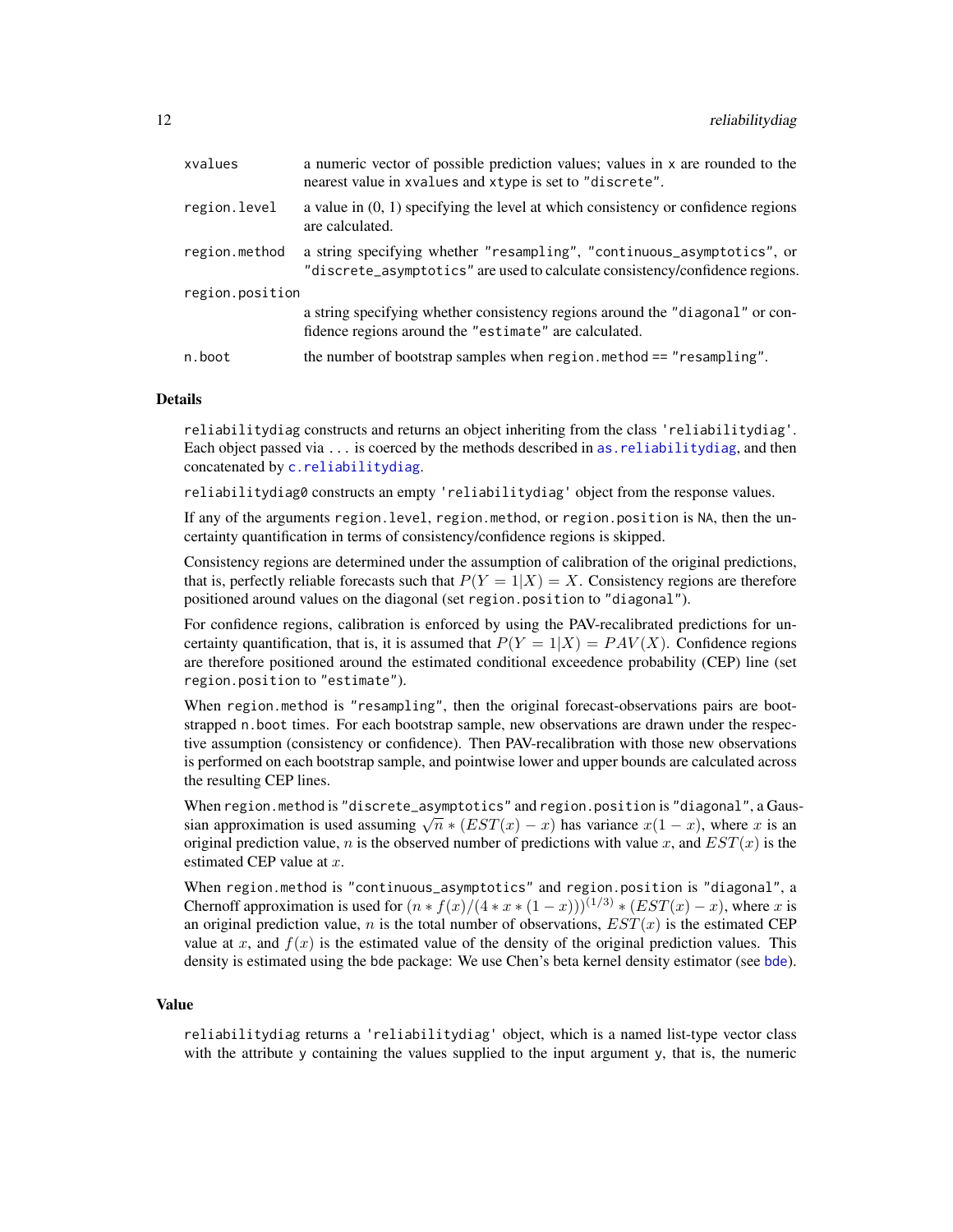#### <span id="page-12-0"></span>reliabilitydiag 13

vector of response values to be predicted. The length is given by the number of prediction methods detected from the supplied objects.

reliabilitydiag0 returns an empty 'reliabilitydiag' object with attribute y.

Each entry of a 'reliabilitydiag' object (corresponding to a single prediction method) is itself a list with the following entries

| cases | a tibble of all predictions and observations.                                                 |
|-------|-----------------------------------------------------------------------------------------------|
| bins  | a tibble of the characteristics of the PAV induced bins.                                      |
|       | regions a tibble with lower and upper bounds of the pointwise consistency/confidence regions. |
| xinfo | a list of characteristics of x.                                                               |

Each cases tibble comprises the forecast-observation pairs of the given prediction method. It is arranged in increasing order of x and has columns

| case_id | an ID based on the original order of the predictions and observations. |
|---------|------------------------------------------------------------------------|
| X       | an original prediction (increasing order).                             |
|         | an observation, corresponding to x.                                    |
| bin id  | an ID for the PAV-recalibration induced bins.                          |
| CEP pay | the unique PAV-recalibrated prediction corresponding to bin_id.        |
|         |                                                                        |

Each bins tibble contains PAV-recalibration information, and has columns

| bin_id  | as in cases, with any ID only appearing once.                   |
|---------|-----------------------------------------------------------------|
| n       | the number of predictions with a given bin_id.                  |
| x_min   | the smallest value of the predictions with the given bin_id.    |
| x_max   | the largest value of the predictions with the given bin_id.     |
| CEP_pav | the unique PAV-recalibrated prediction corresponding to bin_id. |

Each regions tibble contains the uncertainty quantification information, and has columns

| x        | an original prediction, with any value only appearing once.                  |
|----------|------------------------------------------------------------------------------|
| lower    | the lower bound of the consistency/confidence region at x.                   |
| upper    | the upper bound of the consistency/confidence region x.                      |
| n        | the number of predictions with a value of x.                                 |
| level    | the level of the consistency/confidence regions.                             |
| method   | the method used to calculate the consistency/confidence region.              |
| position | "diagonal" for a consistency region, and "estimate" for a confidence region. |

Each xinfo list has entries

type the type of predictions, either "discrete" or "continuous". values the values supplied to xvalues.

#### See Also

[c.reliabilitydiag](#page-3-1), [\[.reliabilitydiag](#page-14-1), [plot.reliabilitydiag](#page-4-2).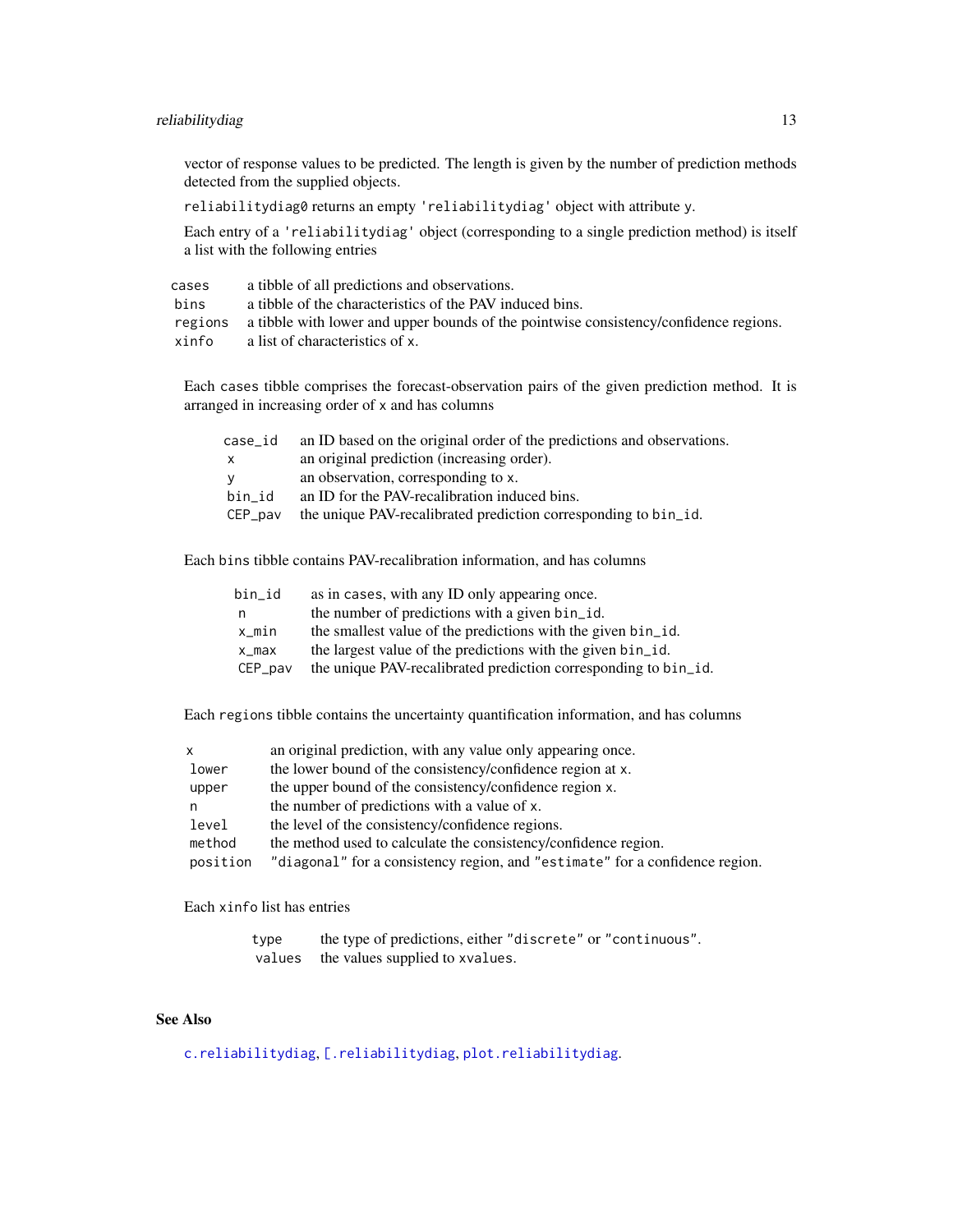See [summary.reliabilitydiag](#page-13-1) for a decomposition of predictive performance into miscalibration, discrimination, and uncertainty.

#### Examples

```
data("precip_Niamey_2016", package = "reliabilitydiag")
# standard use with a data.frame
r <- reliabilitydiag(precip_Niamey_2016["EMOS"], y = precip_Niamey_2016$obs)
r
# no consistency/confidence regions
X <- precip_Niamey_2016$EMOS
Y <- precip_Niamey_2016$obs
r1 \le r reliabilitydiag(X = X, y = Y, region.level = NA)
r1
# specify predictions via existing reliabilitydiag
r0 <- reliabilitydiag0(Y)
identical(r1, reliabilitydiag(X = X, r = r0, region.level = NA))# only observation information is used from existing reliabilitydiag
X2 <- precip_Niamey_2016$ENS
r2 \le reliabilitydiag(X2 = X2, r = r, region.level = NA)
r3 \le reliabilitydiag(X2 = X2, r = r0, region.level = NA)
identical(r2, r3)
```

```
summary.reliabilitydiag
```
*Decomposing scores into miscalibration, discrimination and uncertainty*

#### **Description**

An object of class reliabilitydiag contains the observations, the original forecasts, and recalibrated forecasts given by isotonic regression. The function summary.reliabilitydiag calculates quantitative measures of predictive performance, miscalibration, discrimination, and uncertainty, for each of the prediction methods in relation to their recalibrated version.

#### Usage

```
## S3 method for class 'reliabilitydiag'
summary(object, ..., score = "brier")
```

| object                  | an object inheriting from the class 'reliability diag'.                                               |
|-------------------------|-------------------------------------------------------------------------------------------------------|
| $\cdot$ $\cdot$ $\cdot$ | further arguments to be passed to or from methods.                                                    |
| score                   | currently only "brier" or a vectorized scoring function, that is, function (observation, prediction). |

<span id="page-13-0"></span>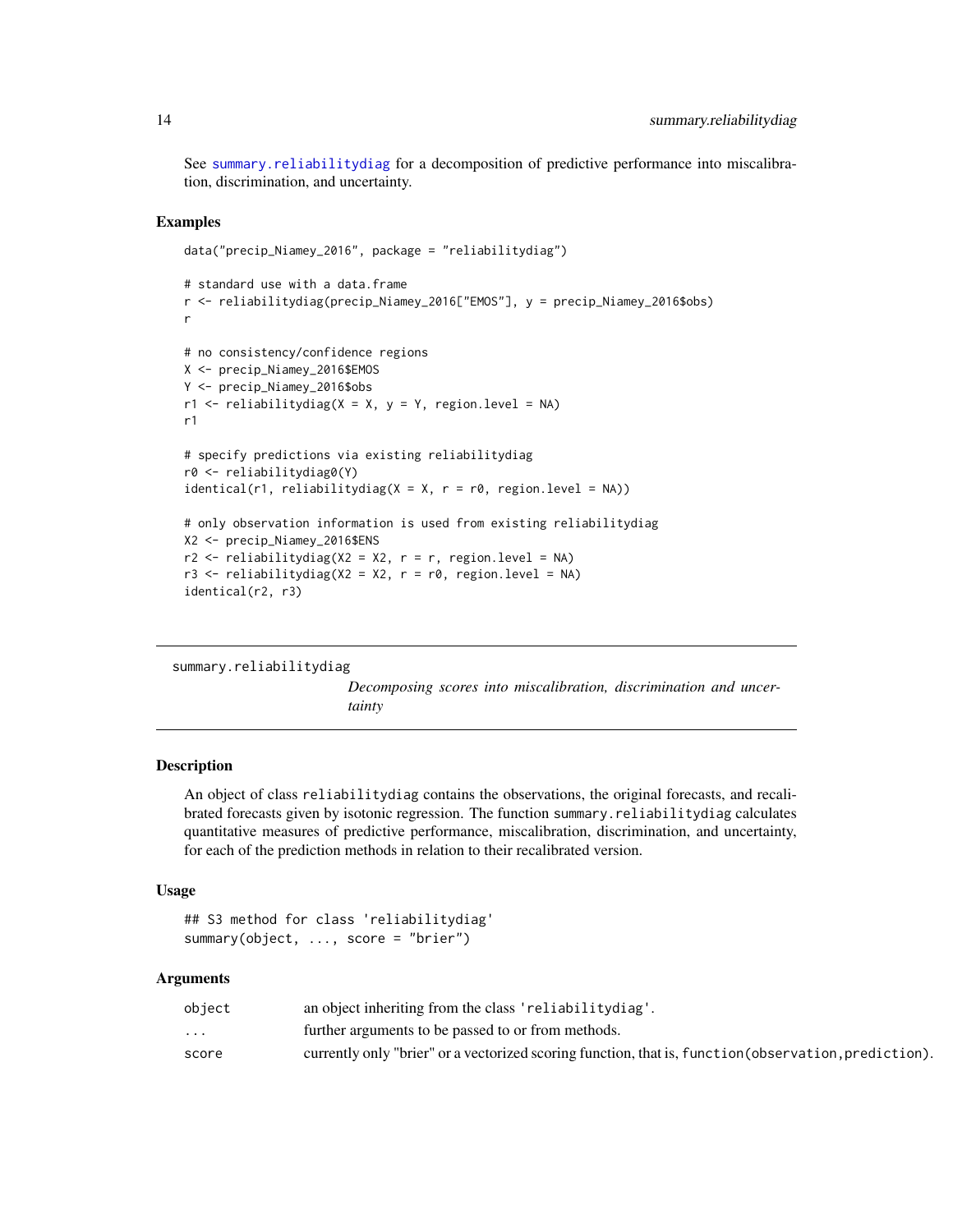#### <span id="page-14-0"></span>[*reliabilitydiag* 15]

#### Details

Predictive performance is measured by the mean score of the original forecast values, denoted by S.

Uncertainty, denoted by  $UNC$ , is the mean score of a constant prediction at the value of the average observation. It is the highest possible mean score of a calibrated prediction method.

Discrimination, denoted by  $DSC$ , is  $UNC$  minus the mean score of the PAV-recalibrated forecast values. A small value indicates a low information content (low signal) in the original forecast values.

Miscalibration, denoted by  $MCB$ , is S minus the mean score of the PAV-recalibrated forecast values. A high value indicates that predictive performance of the prediction method can be improved by recalibration.

These measures are related by the following equation,

 $S = MCB - DSC + UNC.$ 

Score decompositions of this type have been studied extensively, but the optimality of the PAV solution ensures that  $MCB$  is nonnegative, regardless of the chosen (admissible) scoring function. This is a unique property achieved by choosing PAV-recalibration.

If deviating from the Brier score as performance metric, make sure to choose a proper scoring rule for binary events, or equivalently, a scoring function with outcome space  $\{0, 1\}$  that is consistent for the expectation functional.

#### Value

A 'summary.reliability' object, which is also a tibble (see [tibble::tibble\(\)](#page-0-0)) with columns:

| forecast       | the name of the prediction method.                                                              |
|----------------|-------------------------------------------------------------------------------------------------|
| mean_score     | the mean score of the original forecast values.                                                 |
| miscalibration | a measure of miscalibration (how reliable is the prediction method?), smaller is better.        |
| discrimination | a measure of discrimination (how variable are the recalibrated predictions?), larger is better. |
| uncertainty    | the mean score of a constant prediction at the value of the average observation.                |

#### Examples

```
data("precip_Niamey_2016", package = "reliabilitydiag")
r <- reliabilitydiag(
 precip_Niamey_2016[c("Logistic", "EMOS", "ENS", "EPC")],
 y = precip_Niamey_2016$obs,
 region.level = NA
)
summary(r)
summary(r, score = function(y, x) (x - y)^2)
```
<span id="page-14-1"></span>[.reliabilitydiag *Subsetting reliability diagram objects*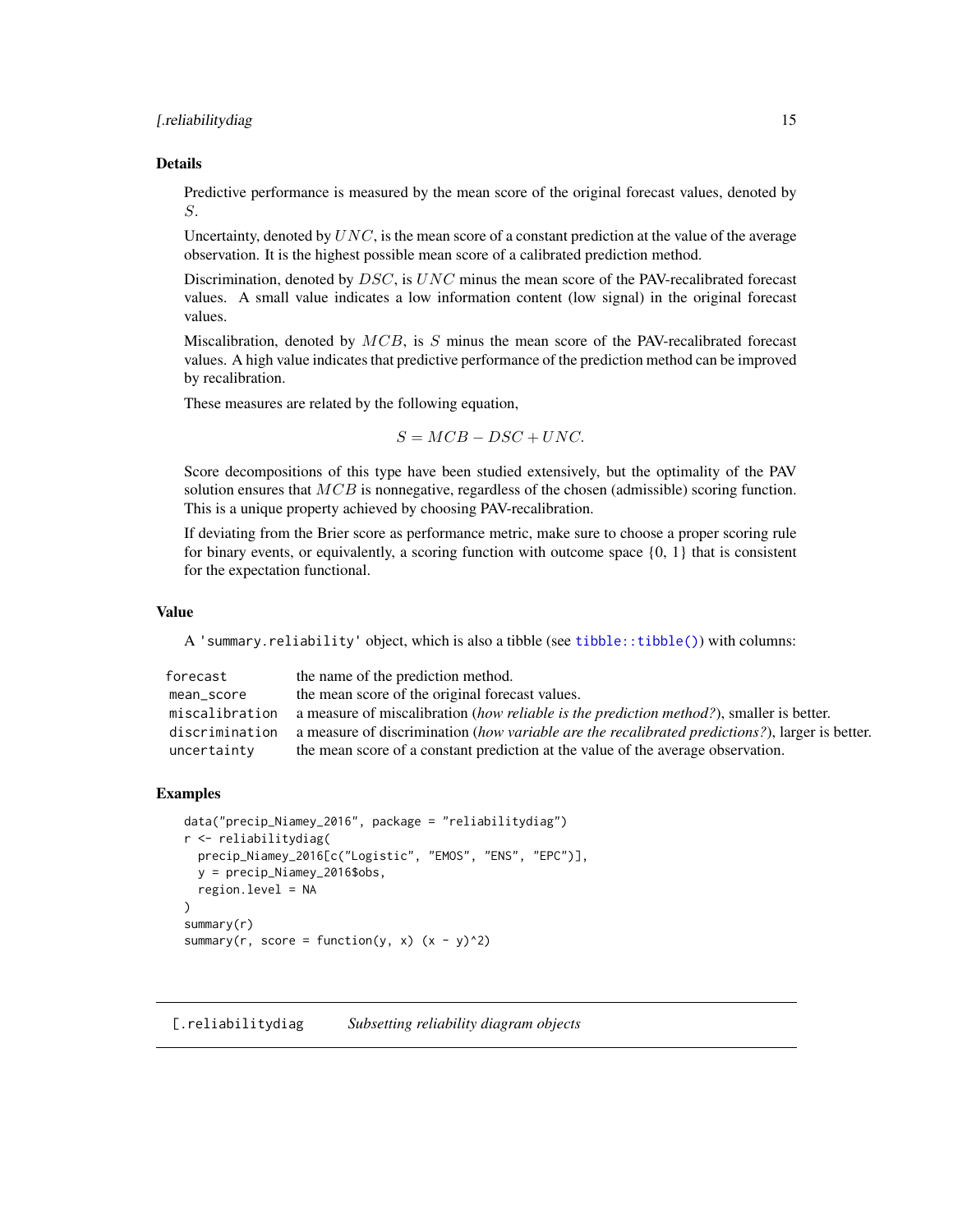#### Description

Subsetting reliability diagram objects

#### Usage

## S3 method for class 'reliabilitydiag' x[i]

#### Arguments

| $\mathsf{x}$ | an object inheriting from the class 'reliabilitydiag'. |
|--------------|--------------------------------------------------------|
|              | index specifying which elements to extract.            |

#### Value

an object inheriting from the class 'reliabilitydiag'.

#### See Also

#### [c.reliabilitydiag](#page-3-1).

#### Examples

```
data("precip_Niamey_2016", package = "reliabilitydiag")
```

```
r <- reliabilitydiag(
 precip_Niamey_2016[c("Logistic", "EMOS")],
 y = precip_Niamey_2016$obs
\mathcal{L}length(r)
r[1]
r["EMOS"]
```
<span id="page-15-0"></span>